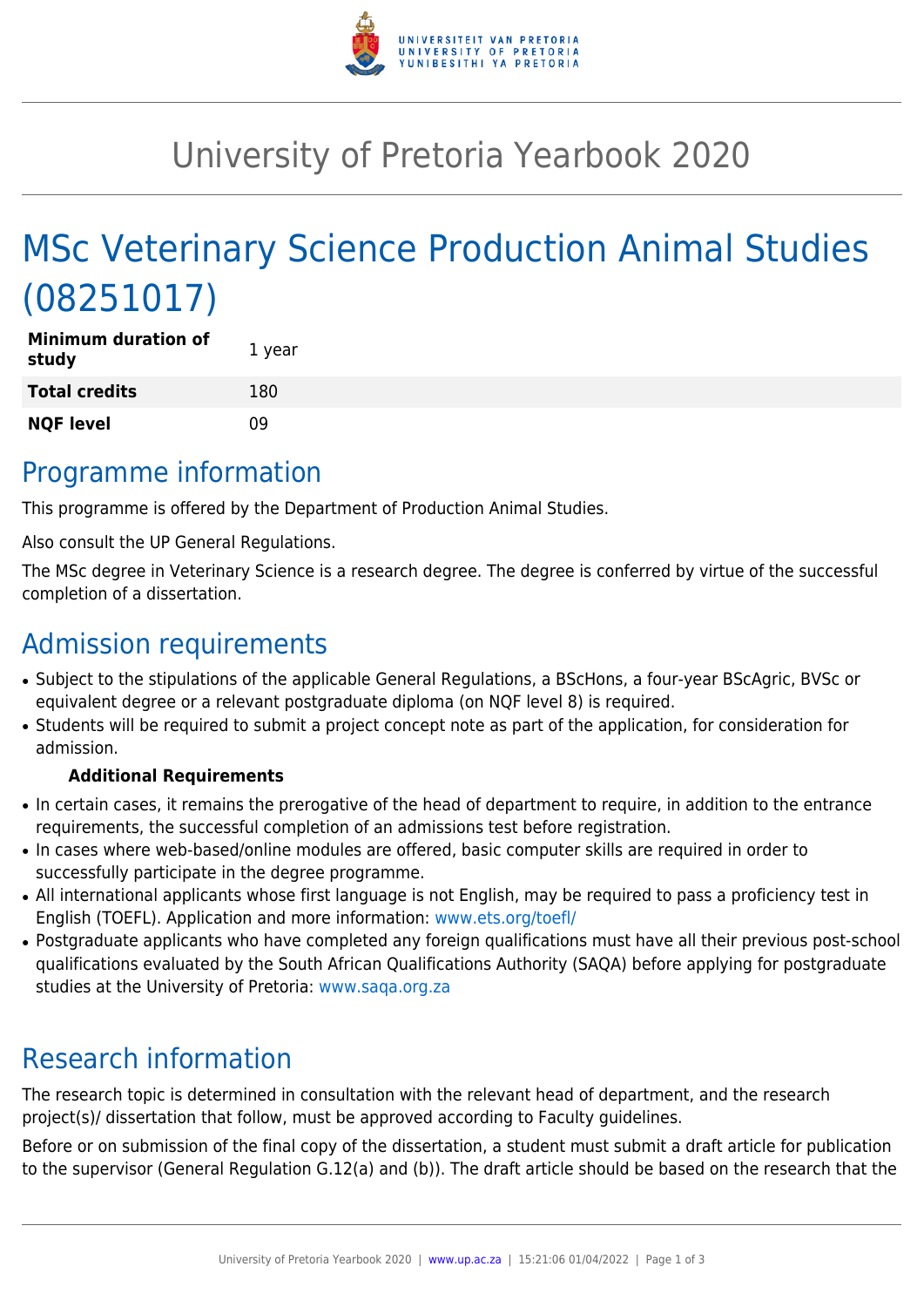

student has conducted for the dissertation and be approved by the supervisor concerned. The supervisor should then have the opportunity to take the paper through all the processes of revision and resubmission as may be necessary and/or appropriate in order to achieve publication.

## Pass with distinction

The degree is conferred with distinction on a student who has obtained an average of at least 75% for the dissertation.